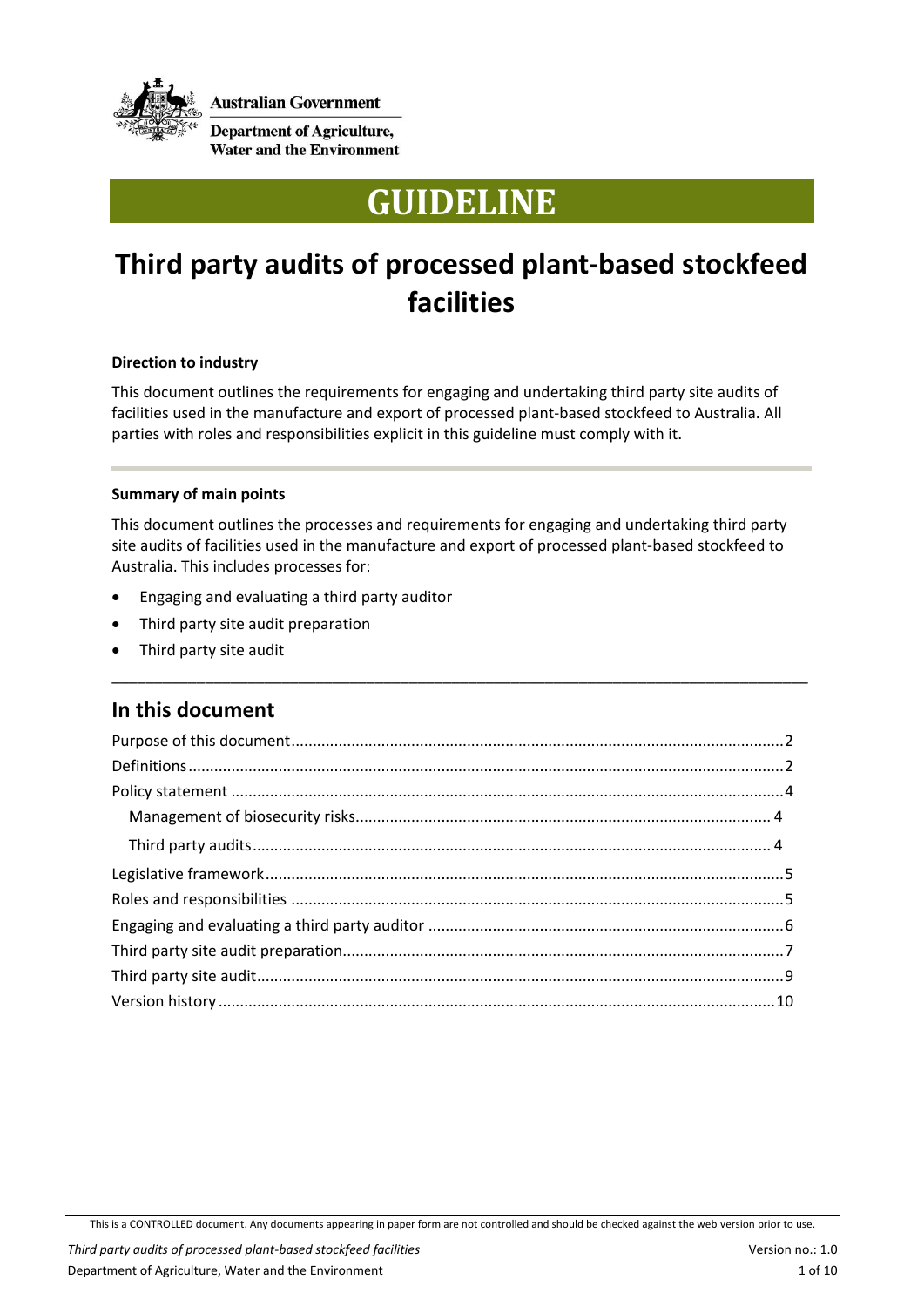## <span id="page-1-0"></span>**Purpose of this document**

This document outlines the processes and requirements for engaging and undertaking third party site audits of facilities used in the manufacture and export of processed plant-based stockfeed to Australia. It is designed to assist importers and third party auditors understand the requirements and their roles and responsibilities in the process.

## <span id="page-1-1"></span>**Definitions**

The following table defines terms used in this document.

| <b>Term</b>                        | <b>Definition</b>                                                                                                                                                                                                                                                                                                                                                                           |
|------------------------------------|---------------------------------------------------------------------------------------------------------------------------------------------------------------------------------------------------------------------------------------------------------------------------------------------------------------------------------------------------------------------------------------------|
| Audit                              | An activity to verify, by examination and evaluation of objective<br>evidence, that applicable elements of an offshore facility's quality<br>management system are appropriate, effective and conform with the<br>department's requirements including the Requirements for facilities<br>manufacturing and exporting processed plant-based stockfeed and their<br>ingredients to Australia. |
| Audit plan                         | A plan developed by the auditor which includes (but is not limited to):<br>audit objectives<br>audit scope<br>audit criteria<br>dates and sites where the onsite activities will be conducted<br>roles and responsibilities of the audit team members<br>٠                                                                                                                                  |
| Audit questionnaire                | A form completed by an overseas facility that is used to determine<br>compliance with the Requirements for facilities manufacturing and<br>exporting processed plant-based stockfeed and their ingredients to<br>Australia.                                                                                                                                                                 |
| Corrective action plan             | A documented plan to capture the actions to be taken to address non-<br>conformances identified at audit. The plan details actions and timelines<br>for implementation.                                                                                                                                                                                                                     |
| Desk audit                         | An assessment by the department of the audit questionnaire, quality<br>management system and completed records provided by an offshore<br>facility.                                                                                                                                                                                                                                         |
| Livestock                          | Animals that are kept for production or lifestyle, such as cattle, sheep,<br>pigs, goats, horses or poultry.                                                                                                                                                                                                                                                                                |
| Overseas facility                  | An overseas establishment involved in the manufacture, storage and<br>export of processed plant-based stockfeed to Australia.                                                                                                                                                                                                                                                               |
| Processed plant-based<br>stockfeed | Any single material, or multiple materials, whether processed or semi-<br>processed intended to be fed directly to livestock for the maintenance of<br>life, normal growth, production, work and re-production. A stockfeed<br>comprises one or more stockfeed ingredients and may also contain one<br>or more stockfeed additives.                                                         |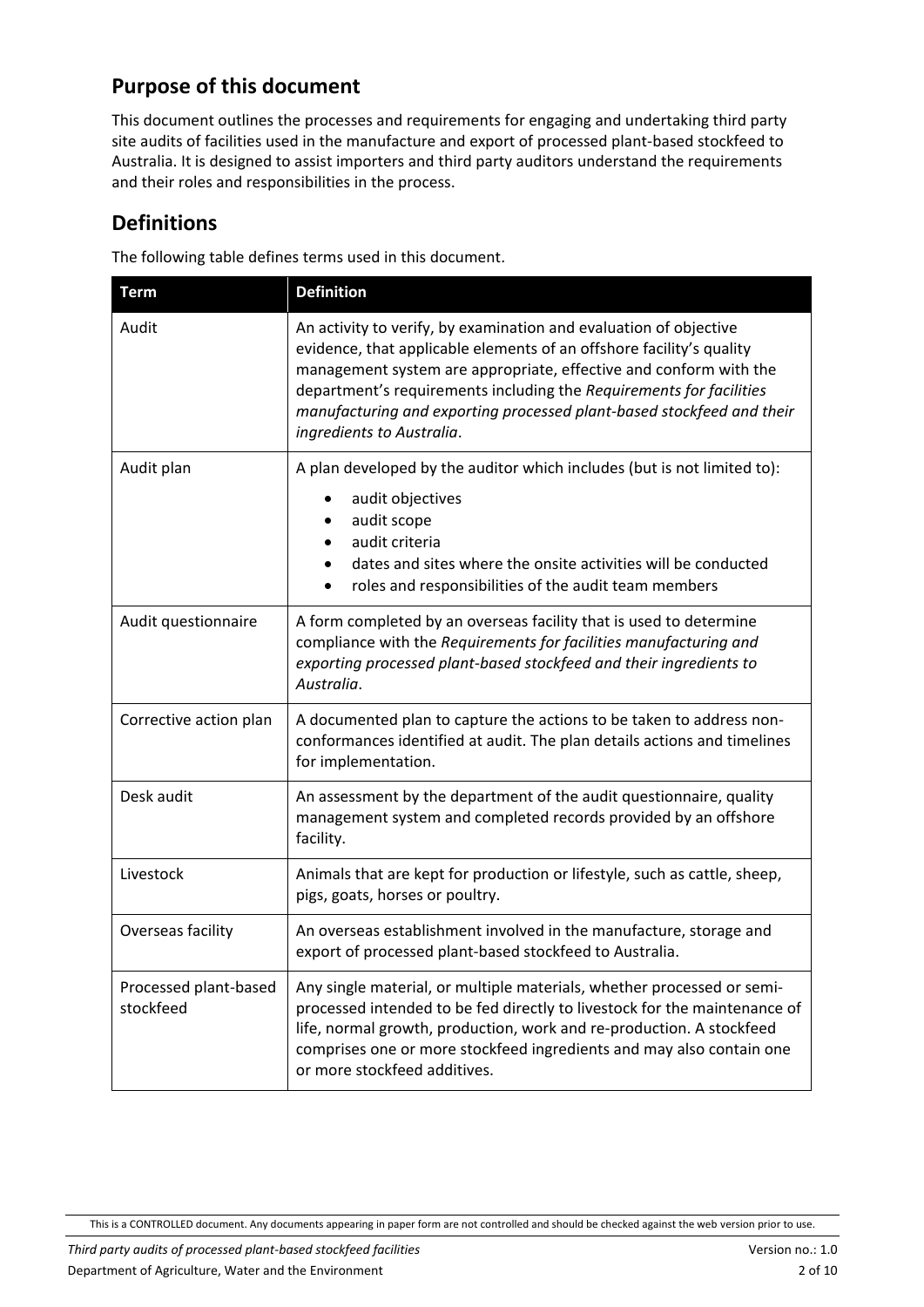| <b>Term</b>                                                                           | <b>Definition</b>                                                                                                                                                                                                                                                                                                                               |
|---------------------------------------------------------------------------------------|-------------------------------------------------------------------------------------------------------------------------------------------------------------------------------------------------------------------------------------------------------------------------------------------------------------------------------------------------|
| Production<br>questionnaire                                                           | A form completed by an overseas facility that is used by the department<br>to assess the level of biosecurity risk of a plant-based animal feed. The<br>department will use this assessment to decide whether:                                                                                                                                  |
|                                                                                       | a permit can be issued<br>further information is required; or<br>٠<br>an audit of the overseas facility is required.                                                                                                                                                                                                                            |
| <b>Requirements for</b><br>facilities<br>manufacturing and                            | The department's requirements for facilities sourcing inputs,<br>manufacturing, storing, handling, transporting and exporting processed<br>plant-based stockfeed and stockfeed ingredients to Australia.                                                                                                                                        |
| exporting processed<br>plant-based stockfeed<br>and their ingredients<br>to Australia | The Facility requirements may also be applied to pet food ingredients<br>and aquaculture feed, depending on the level of biosecurity risk, and the<br>potential for diverting that commodity for stockfeed use.                                                                                                                                 |
| (the Facility<br>requirements)                                                        | The Facility requirements are to be used by overseas facilities in<br>developing systems, processes, and procedures to manage<br>contamination risks and ensure that products are sufficiently processed<br>according to Australia's import conditions for processed plant-based<br>stockfeed.                                                  |
|                                                                                       | The Facility requirements will be referenced by the department during<br>desk and site audits undertaken as part of assessing an importer's<br>permit application to import processed plant-based stockfeed.                                                                                                                                    |
| Site audit                                                                            | An audit conducted on the premises of an offshore facility involving<br>observation of procedures, inspection of facilities, inputs and finished<br>products, interview of personnel and examination of completed records.                                                                                                                      |
| Stockfeed additive                                                                    | Any intentionally added component of feed not normally consumed as a<br>stockfeed ingredient, which affects the characteristics of feed or animals<br>fed with it. It includes enzymes, acidity regulators, trace elements,<br>vitamins, macro minerals, preservatives, colouring agents, binders, dust<br>suppressants, carriers and flavours. |
| Stockfeed ingredient                                                                  | A nutritive component, part or constituent of any combination or<br>mixture making up a stockfeed. Examples of ingredients contained in<br>plant-based stockfeed include soybean meal, palm kernel expeller and<br>copra meal.                                                                                                                  |
| Third party site audit<br>brief                                                       | An outline of the required site audit, including objectives, scope, criteria,<br>preparation, resources and types of evidence to be collected. The<br>purpose of the "audit brief" is to ensure that the exact terms and details<br>of the audit are understood by the third party auditor.                                                     |
| Third party auditor                                                                   | An independent auditor employed by an accredited certification body.                                                                                                                                                                                                                                                                            |
| Import permit<br>application                                                          | An application to import goods into the Australian Territory                                                                                                                                                                                                                                                                                    |

This is a CONTROLLED document. Any documents appearing in paper form are not controlled and should be checked against the web version prior to use.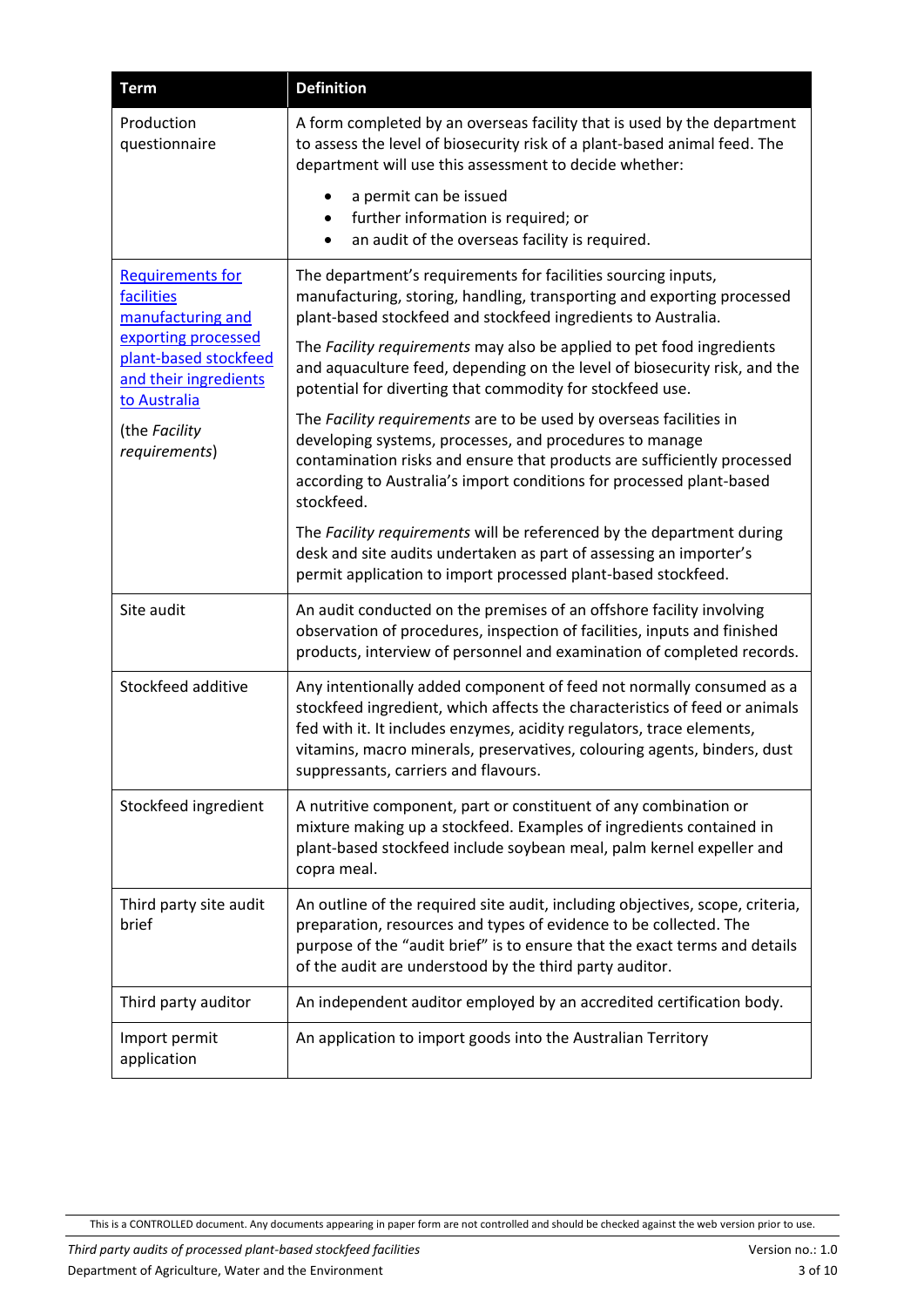## <span id="page-3-0"></span>**Policy statement**

#### <span id="page-3-1"></span>**Management of biosecurity risks**

The department imposes strict controls on the importation of processed [plant-based stockfeed and](https://www.agriculture.gov.au/import/goods/plant-products/stockfeed-supplements)  [their ingredients](https://www.agriculture.gov.au/import/goods/plant-products/stockfeed-supplements) to ensure that the associated biosecurity risks are managed to provide an [appropriate level of protection for Australia](https://www.agriculture.gov.au/biosecurity/risk-analysis/conducting/appropriate-level-of-protection) (ALOP), which according to the *[Biosecurity Act 2015](https://www.agriculture.gov.au/biosecurity/legislation/biosecurity-legislation)* is to a very low level of risk, but not to zero.

An Australian importer mus[t apply for a permit](https://www.agriculture.gov.au/import/goods/plant-products/stockfeed-supplements) to import processed plant-based stockfeed and their ingredients and have the permit approved before shipping product to Australia.

Certain stockfeed and stockfeed ingredients require an audit of facilities used in the manufacture and export of the goods to Australia prior to the issuance of an import permit.

The *Facility requirements* form the basis of audits of the facilities conducted during import permit application assessments.

#### <span id="page-3-2"></span>**Third party audits**

In accordance with [ISO/IEC 17021-1:2015,](https://www.iso.org/standard/61651.html) the department has determined that in certain circumstances, site audits of facilities used in the manufacture and export of processed plant-based stockfeed to Australia may be outsourced to third parties.

Third party auditors must be accredited as a [FAMI-QS,](https://www.fami-qs.org/home.html) GMP+ [international,](https://www.gmpplus.org/en/) ISO/IEC 17021-1:2015 or [ISO/TS 22003:2013](https://www.iso.org/standard/60605.html) certification body:

- FAMI-QS is a quality and safety system for specialty feed ingredients. The FAMI-QS code of practice includes requirements on Good Manufacturing Practices, HACCP programme and continuous improvement, management of operations and risks with a goal of maintaining feed safety and quality. FAMI-QS certification bodies audit and certify companies against the code and must be ISO/IEC 17021-1:2015 and ISO/TS 22003:2013 accredited, work in the animal feed and food sector, and meet the requirements for competence, impartiality and confidentiality.
- The GMP+ Feed Certification scheme administered by GMP+ International includes modules for Feed Safety Assurance (FSA) and Feed Responsibility Assurance. The FSA module is focussed on animal feed safety and includes requirements for a feed safety management system, application of HACCP principles, traceability, and monitoring. GMP+ accepted certification bodies audit and certify companies against the requirements of the scheme and must be ISO/IEC 17065, ISO/IEC 17021 and/or NPR-ISO/TS 22003 accredited, and meet the requirements for auditor competence, experience impartiality and confidentiality.
- ISO/IEC 17021-1:2015 outlines the requirements for bodies providing audit and certification of management systems. The standard includes requirements for impartiality, confidence, and competence and consistency.
- ISO/TS 22003:2013 is a technical specification that outlines the requirements for bodies providing audit and certification of food safety management systems. The standard includes requirements for impartiality, confidence, competence, and consistency.

Third party auditors must conform to the provisions of ISO/IEC 17021-1:2015 or ISO/TS 22003:2013 including competence, impartiality and confidentiality:

- Third party auditors shall not allow commercial, financial or other pressures to compromise their impartiality, and shall have in place a policy for managing impartiality and processes to manage and address conflicts of interest. In addition, the third party auditor must not have undertaken audits of the facility for a minimum of two years from the point of application to conduct third party audits on behalf of the department.
- Third party auditors must have a process for determining and evaluating the competency of personnel involved in audits at the overseas facility.

This is a CONTROLLED document. Any documents appearing in paper form are not controlled and should be checked against the web version prior to use.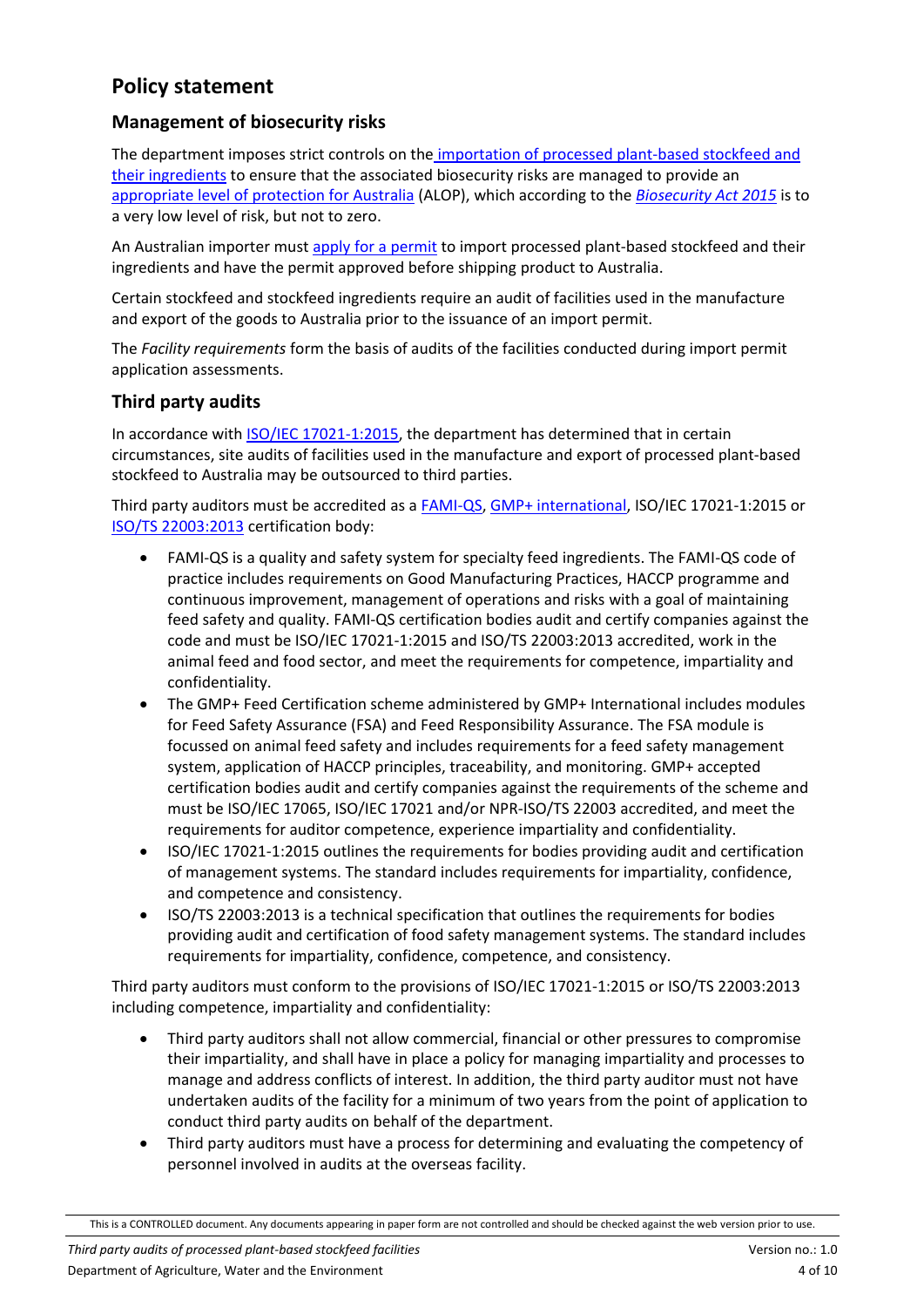• Third party auditors shall keep confidential all information obtained or created during the audit except as required by law.

Third party auditors must have experience auditing the animal feed sector or food safety management systems. As a minimum, the department requires evidence that potential auditors are qualified and have undertaken 3 audits in animal feed/food safety within the last 3 years.

Costs borne by the third party auditor are to be met by the applicant.

#### <span id="page-4-0"></span>**Legislative framework**

The following table outlines the specific sections of *the Biosecurity Act 2015* (the Act) that applies to engaging and undertaking third party site audits of facilities used in the manufacture and export of processed plant-based stockfeed to Australia.

| <b>Relevant section of the</b><br><b>Biosecurity Act 2015:</b> | <b>How it applies</b>                                                                                                                                                                                                                                                                    |
|----------------------------------------------------------------|------------------------------------------------------------------------------------------------------------------------------------------------------------------------------------------------------------------------------------------------------------------------------------------|
| Section 5                                                      | Definition of Appropriate Level of Protection (ALOP)                                                                                                                                                                                                                                     |
| Section 9                                                      | Definition of biosecurity risk                                                                                                                                                                                                                                                           |
| Section 174                                                    | The Director of Biosecurity and the Directory of Human<br>Biosecurity may jointly determine specified goods or class of<br>goods that must not be brought or imported into Australian<br>territory unless specified conditions are complied with<br>(conditionally non-prohibited goods) |
| Section 176                                                    | Application of Division 3 – import permits to bring or import<br>goods into Australian territory                                                                                                                                                                                         |
| Section 177                                                    | Person may apply for an import permit                                                                                                                                                                                                                                                    |
| Section 178                                                    | Sets out the time in which a decision related to an import permit<br>application must be made and allows for the Director of<br>Biosecurity to request further information in order to make a<br>decision                                                                                |
| Section 179                                                    | Sets out the things the Director of Biosecurity must consider<br>when deciding whether to grant an import permit                                                                                                                                                                         |
| Chapter 11, Part 2                                             | Governs the use and disclosure of information that is obtained<br>under, or in accordance with the Act, including records made                                                                                                                                                           |

#### <span id="page-4-1"></span>**Roles and responsibilities**

The following table outlines the roles and responsibilities undertaken in this guideline.

| Role      | <b>Responsibility</b>                                                                          |
|-----------|------------------------------------------------------------------------------------------------|
| Applicant | lodging an import permit application                                                           |
|           | engaging a potential third party auditor                                                       |
|           | submitting an audit questionnaire                                                              |
|           | liaising with overseas facilities and third party auditor in<br>relation to audit preparations |
|           | liaising with overseas facilities regarding corrective actions to<br>address non-conformances  |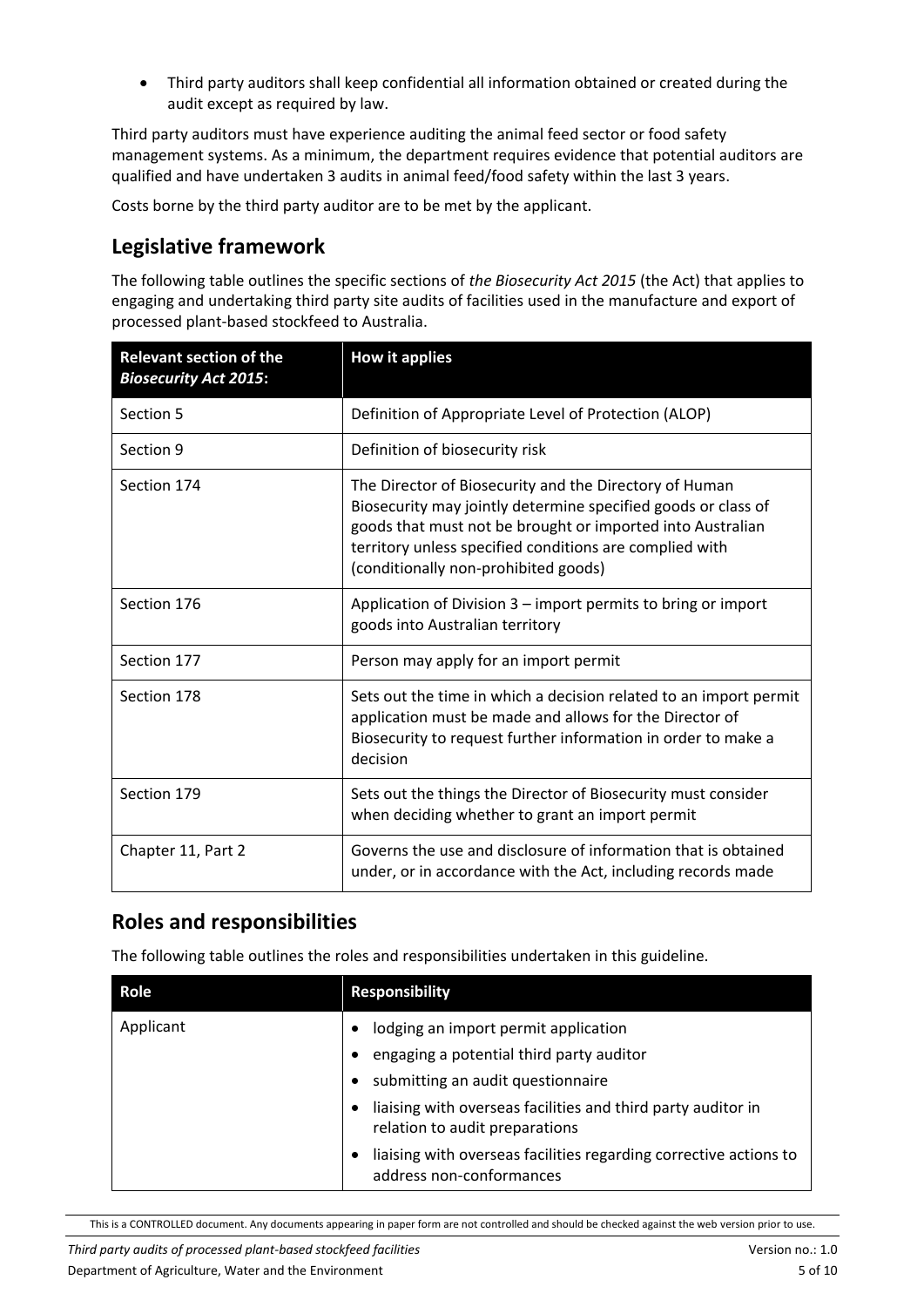| Role                                                    | <b>Responsibility</b>                                                                       |  |  |
|---------------------------------------------------------|---------------------------------------------------------------------------------------------|--|--|
| Department of Agriculture,<br>Water and the Environment | determining whether a third party audit arrangement is<br>acceptable                        |  |  |
| officer (DO)                                            | determining the suitability of third party auditors                                         |  |  |
|                                                         | communicating site audit requirements including preparing<br>third party site audit briefs  |  |  |
|                                                         | approving third party site audit plans                                                      |  |  |
|                                                         | approving third party site audit reports                                                    |  |  |
|                                                         | assessing corrective actions applied by an overseas facility to<br>address non-conformances |  |  |
|                                                         | making decisions on import permit applications                                              |  |  |
| Overseas facility                                       | completing the audit questionnaire                                                          |  |  |
|                                                         | facilitating site audits                                                                    |  |  |
|                                                         | applying corrective actions to address non-conformances                                     |  |  |
| Third party auditor                                     | completing the third party auditor application form                                         |  |  |
|                                                         | developing audit plans                                                                      |  |  |
|                                                         | scheduling site audits                                                                      |  |  |
|                                                         | conducting site audits                                                                      |  |  |
|                                                         | reporting site audits                                                                       |  |  |

## <span id="page-5-0"></span>**Engaging and evaluating a third party auditor**

Following submission of the import permit application and production questionnaire by the applicant, the department assesses the documents and advises the applicant if a site audit is required and if that site audit can be conducted by a third party auditor.

Note: Site audits cannot be conducted until desk audits have been undertaken by the department. In some instances, the desk audit phase can take some time to complete depending on a range of factors including the time it takes to implement corrective actions.

| <b>Stage</b> | <b>What happens</b>                                                                                                                                                                                                | Responsible<br>party |
|--------------|--------------------------------------------------------------------------------------------------------------------------------------------------------------------------------------------------------------------|----------------------|
| 1.           | Identifies a potential third party auditor and provides the third party<br>auditor with:                                                                                                                           | Applicant            |
|              | the infographic - importing processed plant-based animal feed<br>٠<br>this guideline<br>the Facility requirements,<br>٠<br>the third party auditor application form: processed plant-based<br>٠<br>stockfeed       |                      |
| 2.           | The facilities are advised that a third party auditor will conduct a site<br>audit of the facility; and that documentation about the facility will be<br>passed onto the third party auditor as part of the audit. | Applicant            |

The following table outlines the process for engagement of a third party auditor.

This is a CONTROLLED document. Any documents appearing in paper form are not controlled and should be checked against the web version prior to use.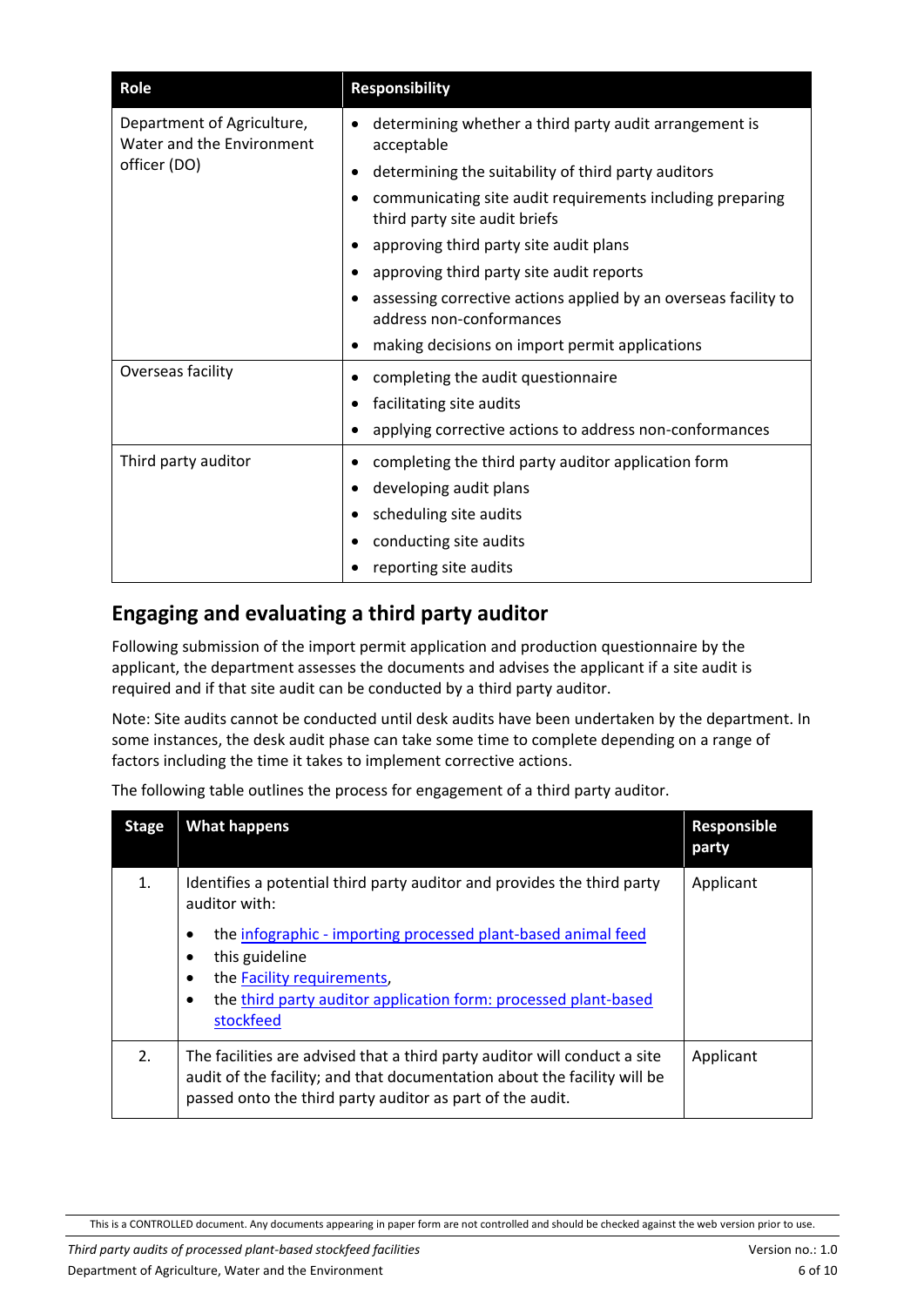| <b>Stage</b> | <b>What happens</b>                                                                                                                                                                                                                                                                                                                                                                    | <b>Responsible</b><br>party                                                                                                                                     |  |
|--------------|----------------------------------------------------------------------------------------------------------------------------------------------------------------------------------------------------------------------------------------------------------------------------------------------------------------------------------------------------------------------------------------|-----------------------------------------------------------------------------------------------------------------------------------------------------------------|--|
| 3.           | A third party auditor application form: processed plant-based<br>stockfeed is completed and submitted directly to the department or<br>through the applicant.<br>Note: Third party auditors previously found to be suitable by the<br>department are not required to complete all sections of the                                                                                      | Third party<br>auditor                                                                                                                                          |  |
|              | application form.                                                                                                                                                                                                                                                                                                                                                                      |                                                                                                                                                                 |  |
| 4.           | The application is assessed to determine if the potential third party<br>auditor is:<br>1.<br>competent<br>2.<br>impartial<br>accredited<br>3.<br>a. as a FAMI-QS certification body, or<br>b. as a GMP+ certification body, or<br>against ISO/IEC 17021-1:2015 or ISO/TS 22003:2013 and is<br>c.<br>experienced auditing the animal feed sector or food safety<br>management systems. | <b>DO</b>                                                                                                                                                       |  |
|              | When                                                                                                                                                                                                                                                                                                                                                                                   | Then                                                                                                                                                            |  |
|              | Further information<br>is required to<br>complete the<br>assessment                                                                                                                                                                                                                                                                                                                    | the third party auditor is contacted and<br>asked to provide the information required to<br>complete the assessment.                                            |  |
|              | The third party<br>auditor is assessed<br>as suitable                                                                                                                                                                                                                                                                                                                                  | the third party auditor and applicant are<br>$\bullet$<br>notified of the outcome<br>Go to section: Third party site audit<br>$\bullet$<br>preparation          |  |
|              | The third party<br>auditor is assessed<br>as not suitable                                                                                                                                                                                                                                                                                                                              | the third party auditor and applicant are<br>$\bullet$<br>notified of the outcome<br>the applicant is asked to engage a new<br>$\bullet$<br>third party auditor |  |

### <span id="page-6-0"></span>**Third party site audit preparation**

The department undertakes a desk audit of the audit questionnaire and associated documentation. Any non-conformances identified through the desk audit are provided to the applicant and the overseas facility for rectifying before proceeding to site audit.

The following table outlines the process for preparing for the third party site audit.

|    | Stage   What happens                        | <b>Responsible</b><br>party |
|----|---------------------------------------------|-----------------------------|
| 1. | A third party site audit brief is prepared. | DO                          |

This is a CONTROLLED document. Any documents appearing in paper form are not controlled and should be checked against the web version prior to use.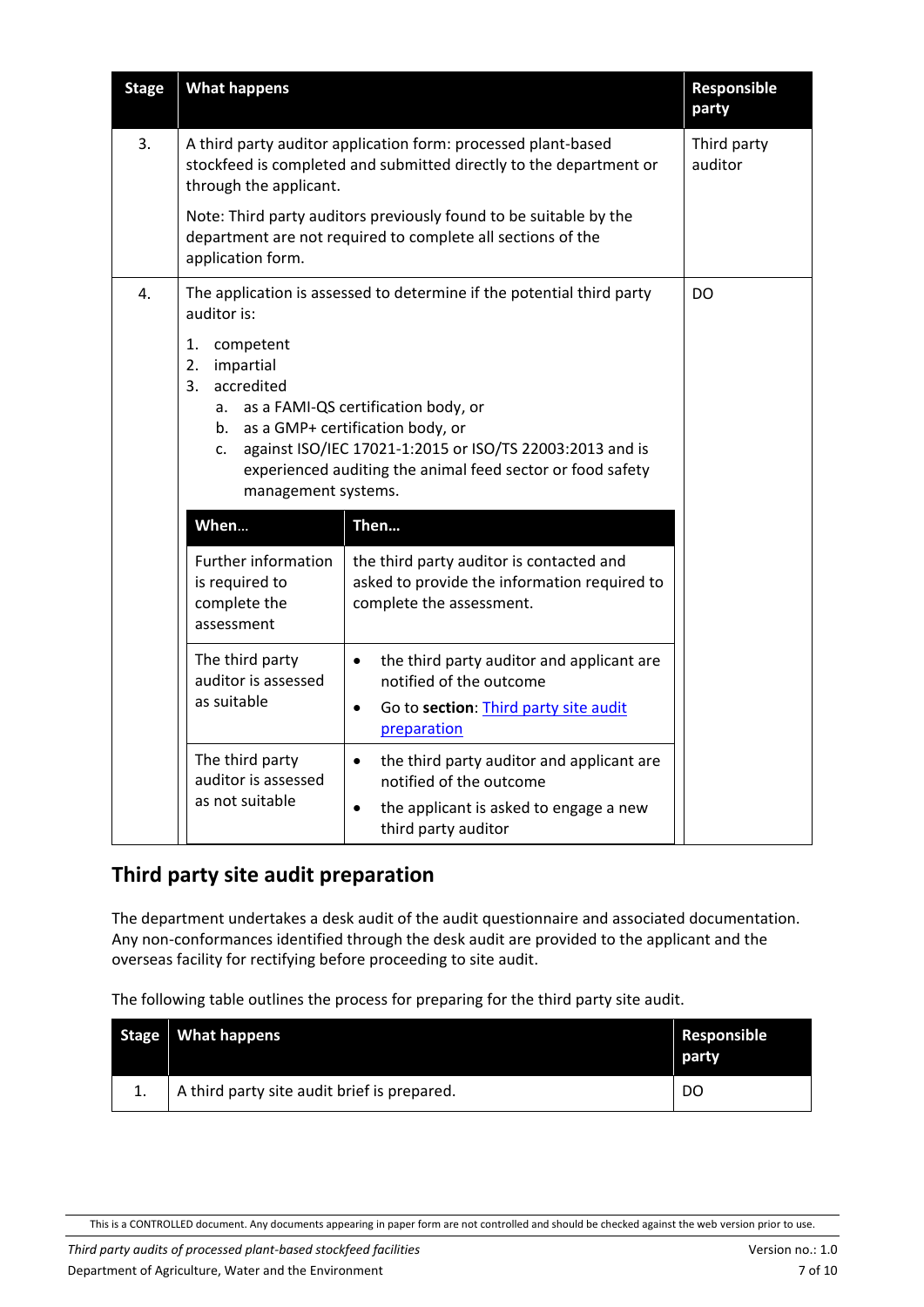| <b>Stage</b> | <b>What happens</b>                                                                                                   |                                                                                                                    | Responsible<br>party                        |
|--------------|-----------------------------------------------------------------------------------------------------------------------|--------------------------------------------------------------------------------------------------------------------|---------------------------------------------|
| 2.           | The third party auditor is provided the following documents:                                                          | D <sub>O</sub>                                                                                                     |                                             |
|              | Third party site audit brief<br>$\bullet$                                                                             |                                                                                                                    |                                             |
|              | Finalised desk audit report                                                                                           |                                                                                                                    |                                             |
|              | The Facility requirements<br>$\bullet$                                                                                |                                                                                                                    |                                             |
|              | Audit questionnaire and associated attachments/records                                                                |                                                                                                                    |                                             |
| 3.           | The third party site audit documents are reviewed.                                                                    |                                                                                                                    | Third party<br>auditor                      |
|              | When there are                                                                                                        | Then                                                                                                               |                                             |
|              | Questions                                                                                                             | these are resolved by the DO<br>through email or phone                                                             |                                             |
|              | No questions                                                                                                          | continue to stage 4                                                                                                |                                             |
| 4.           | A draft audit plan is submitted to the DO.                                                                            | Third party<br>auditor                                                                                             |                                             |
| 5.           | The audit plan is reviewed against the requirements of the third party<br>site audit brief.                           | D <sub>O</sub>                                                                                                     |                                             |
|              | When the audit plan                                                                                                   | Then                                                                                                               |                                             |
|              | Meets requirements                                                                                                    | the third party auditor is<br>$\bullet$<br>notified                                                                |                                             |
|              |                                                                                                                       | continue to stage 6<br>$\bullet$                                                                                   |                                             |
|              | Does not meet requirements                                                                                            | the third party auditor is<br>advised of the deficiencies and<br>asked to submit an updated<br>plan.               |                                             |
|              |                                                                                                                       | Note: Any follow up questions<br>from the third party auditor<br>are resolved by the DO through<br>email or phone. |                                             |
| 6.           | A pre-audit meeting is held to discuss the audit including common<br>issues with site audits of stockfeed facilities. |                                                                                                                    | DO/third party<br>auditor                   |
| 7.           | The site audit is scheduled.                                                                                          |                                                                                                                    | Third party<br>auditor/Overseas<br>facility |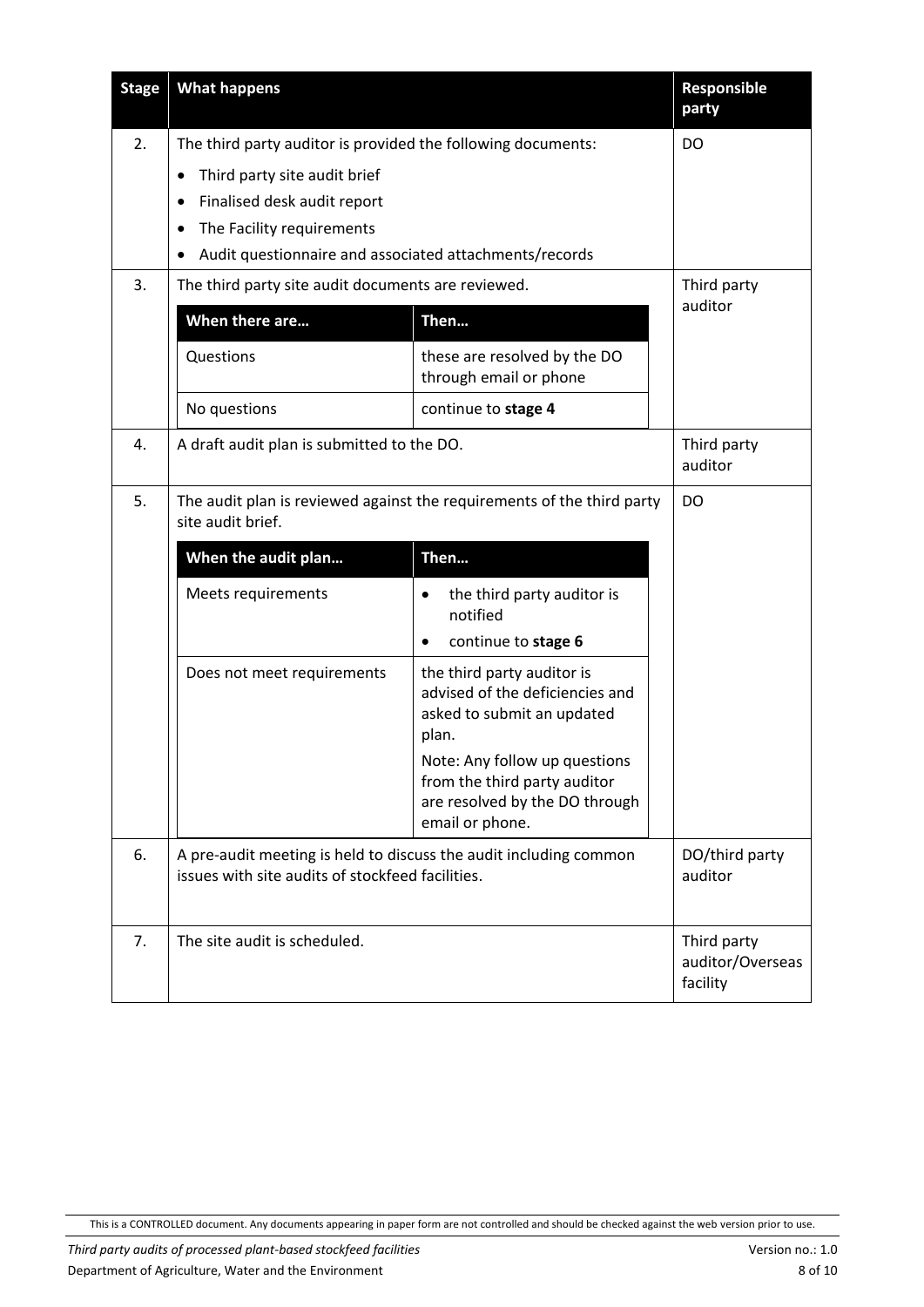## <span id="page-8-0"></span>**Third party site audit**

The following table outlines the process for conducting a third party site audit.

| <b>Stage</b> | <b>What happens</b>                                                                                                                                                                                                                                                      |                      |                                                                                                                                                                                                         |                                | Responsible<br>party   |
|--------------|--------------------------------------------------------------------------------------------------------------------------------------------------------------------------------------------------------------------------------------------------------------------------|----------------------|---------------------------------------------------------------------------------------------------------------------------------------------------------------------------------------------------------|--------------------------------|------------------------|
| 1.           | The site audit is conducted in accordance with the audit plan.<br>Note: Preliminary audit findings are shared with the facility at the exit<br>meeting with advice that final outcomes including acceptable<br>corrective actions need to be approved by the department. |                      |                                                                                                                                                                                                         | Third party<br>auditor         |                        |
| 2.           | the DO.                                                                                                                                                                                                                                                                  |                      | A draft audit report and associated audit evidence are submitted to                                                                                                                                     |                                | Third party<br>auditor |
| 3.           | Draft audit report and audit evidence are reviewed within 20 business<br>days.<br>When<br>Then                                                                                                                                                                           |                      |                                                                                                                                                                                                         | DO                             |                        |
|              | Further evidence or<br>clarification is<br>needed                                                                                                                                                                                                                        |                      | the third party auditor is contacted and<br>asked to provide the information required or<br>amend the audit report<br>Note: this may include the requirement to<br>redo the site audit of the facility. |                                |                        |
|              | The draft audit<br>report is sufficient                                                                                                                                                                                                                                  | $\bullet$<br>report. | The third party auditor is contacted and<br>asked to finalise and submit the audit<br>go to stage 4                                                                                                     |                                |                        |
| 4.           | the applicant and the overseas facility.                                                                                                                                                                                                                                 |                      | Final audit report received from the third party auditor is provided to                                                                                                                                 |                                | DO                     |
|              | When there are                                                                                                                                                                                                                                                           |                      | Then                                                                                                                                                                                                    |                                |                        |
|              | No non-conformances                                                                                                                                                                                                                                                      |                      | A permit may be granted                                                                                                                                                                                 |                                |                        |
|              | Non-conformances that cannot<br>be corrected                                                                                                                                                                                                                             |                      | A permit may be refused                                                                                                                                                                                 |                                |                        |
|              | Non-conformances that could<br>be corrected                                                                                                                                                                                                                              |                      | the applicant and overseas<br>$\bullet$<br>facility are asked to<br>provide a corrective action<br>plan within 30 days.                                                                                 |                                |                        |
|              |                                                                                                                                                                                                                                                                          |                      | continue to stage 5.                                                                                                                                                                                    |                                |                        |
| 5.           | Corrective action plan and evidence of corrective actions are provided<br>to the DO.                                                                                                                                                                                     |                      |                                                                                                                                                                                                         | Overseas<br>facility/Applicant |                        |